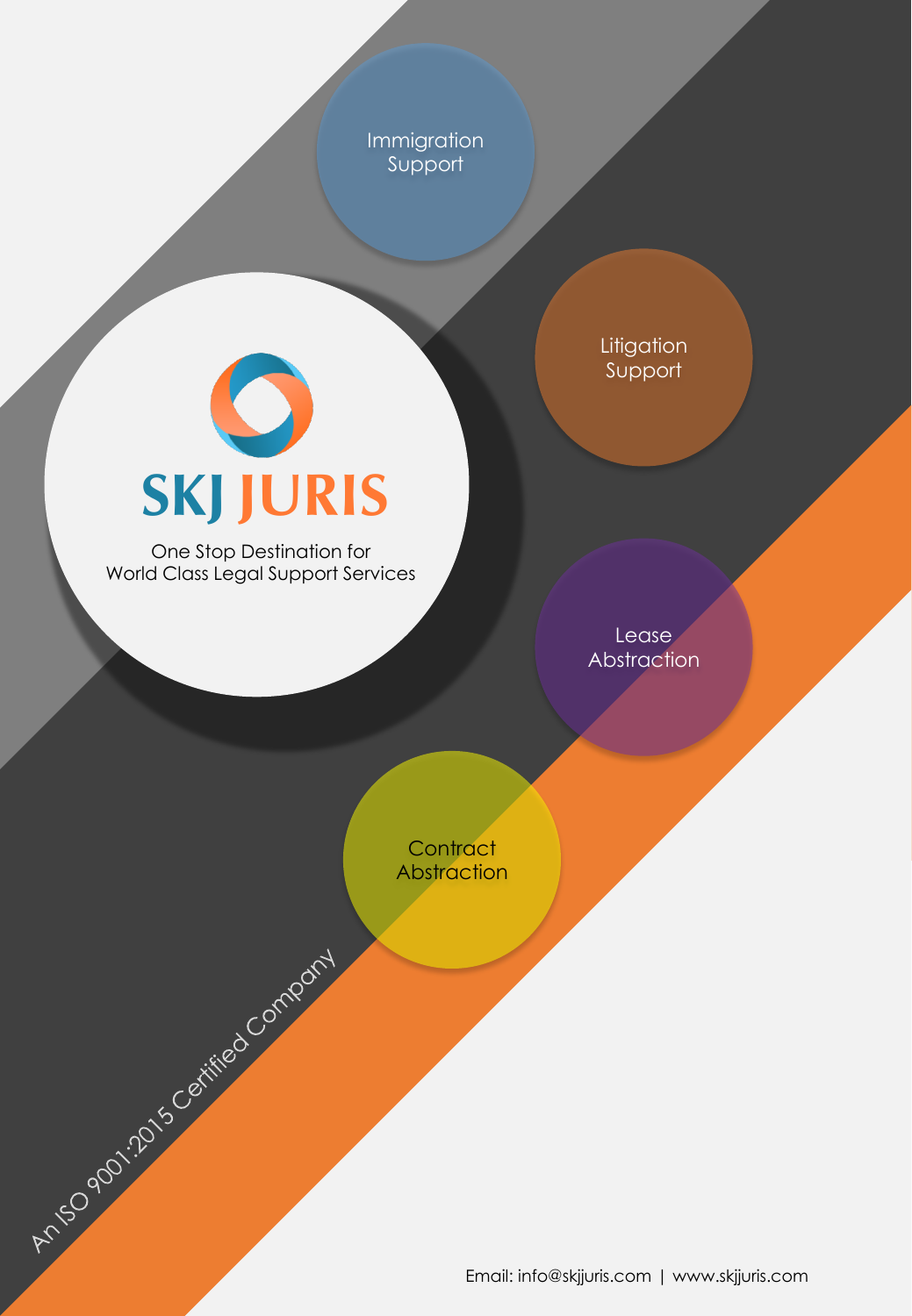## **Introduction**

SKJ Juris Inc., was incorporated and headquartered in New Jersey in the year 2010. SKJ Juris provides high quality and low cost legal and allied support services namely litigation support, immigration support, contract abstraction and Lease abstraction services to attorneys, law firms and corporations in the U.S. in a data secured environment.

We have grown from strength to strength and for us a client's appreciation weighs more than anything else. We believe that we can take on any legal and allied support work emanating from the U.S. jurisdiction and we have the capability to conquer new off-shore business frontiers.

Our team is proficient in providing all the necessary legal and allied support services to the clients with a quick turnaround time. At SKJ Juris, every project passes through a quality check before it is delivered to the client.

#### **M i s s i o n S t a t e m e n t**



Our on-going commitment to quality, service, and value has continued as our guiding principle to achieve overall excellence in the legal off shoring industry. This principle ensures that each and every client receives nothing less than total and complete satisfaction. At SKJ Juris, we are dedicated to elevating the standards of legal and allied support services.

# **Philosophy**

SKJ Juris believes that the best marketing that truly works for it, is an assignment well done followed by such client's testimonial. SKJ Juris seeks to implement this belief at every level. SKJ Juris is confident that, to the extent this is accomplished, all else will follow.

# **Vision**

Through our strong dedication to legal excellence, we deliver extraordinary results that exceed client expectations which make SKJ Juris, the vendor of choice for legal and allied outsourcing projects.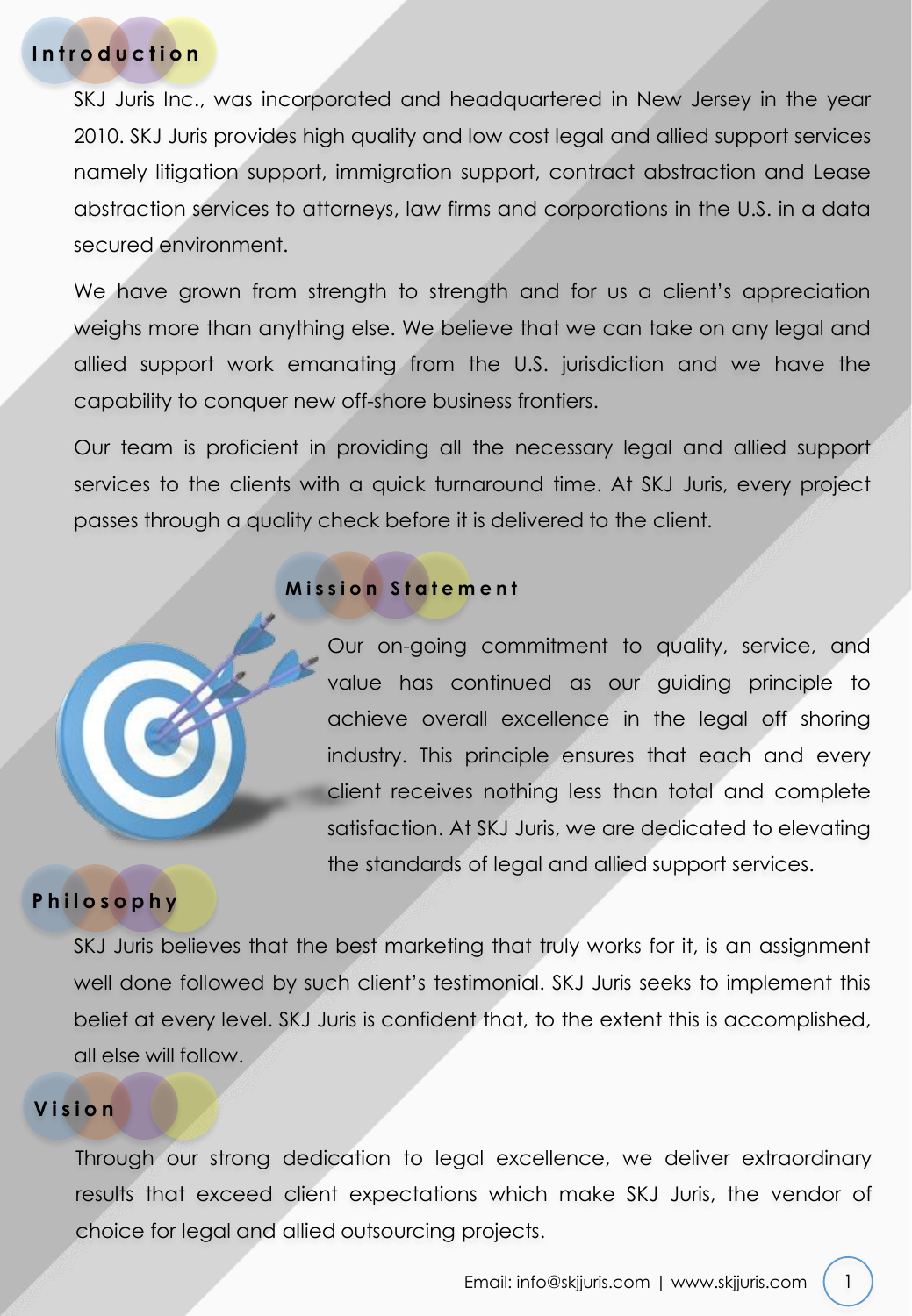# **SERVICES**

**A. Litigation Support**

#### **1. Litigation drafting and legal research**

Researching case laws on Lexis.com for legal analysis and drafting of Memoranda of Law, Pleadings, Motions and Appellate Briefs.

### **2. Document coding and review**

Coding and review of electronically stored information (ESI)/ documents through web based platforms.

#### **3. Deposition summary**

Summarization of deposition transcript.

#### **B. Immigration Support**

#### **1. Immigration Petitions**

SKJ Juris has rich experience in drafting Attorney Cover Letters (ACLs) for following Immigration Petitions:

- Application for Fraud Waiver (INA § 212 (a) (6) (C) (i)).
- Application for Criminal Waiver (INA § 212(h)).
- Application for Provisional Waiver of the 3/10 Year Bar (INA §212(a)(9)(B)(v)).
- Application for Waiver of The 3/10 Year Bar (INA  $\S 212(a)(9)(B)(v)$ ).
- Provisional Waiver (Form I-601A).
- Application for Non-Immigrant Waiver (INA § 212(d)(3)(A)).
- Petition for Amerasian, Widow(er), or Special Immigrant, Battered Spouse, Violence Against Women Act (VAWA).
- I-485, Adjustment of Status (AOS).
- Petition for review of hearing on naturalization before the District Court under 8 U.S.C. §1421(c), and § 1447(b).
- I-212, Application for Permission to Reapply for Admission into the United States after Deportation or Removal.
- Petition for review before U.S. Circuit Courts of BIA decisions.
- Petition for review of hearing on naturalization before the District Court under 8 U.S.C. §1421(c), and § 1447(b).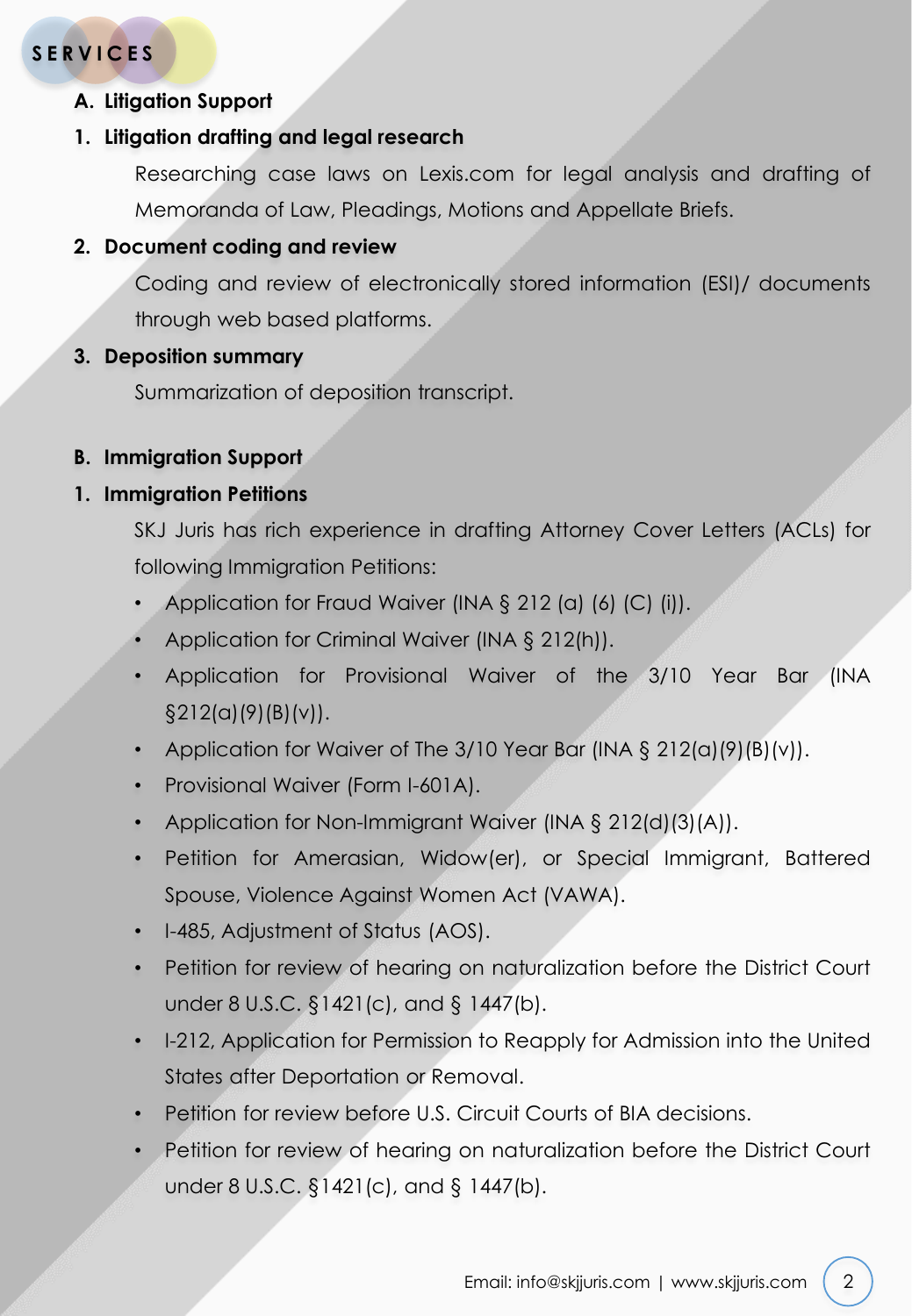## **2. Visa Applications**

SKJ Juris has rich experience in providing immigration support in processing various visa applications as under:

- Family based Green Card.
- Employment Based Green Card.
- Consular Processing (CP).
- I-765, EAD (Application for Employment Authorization).
- $\cdot$  L-1A, L-1B, L-2.
- ETA 9089 through PERM process.
- EB5 Investor Visa.

# **3. Asylum Cases**

SKJ Juris has expertise in assisting US immigration attorneys in processing asylum cases for its end- clients. SKJ Juris provides following immigration support services to US immigration attorneys handling asylum cases for its end-clients:

- Culling out background information as per published reports in Amnesty International, Refworld etc.
- Research and drafting of applicant's Country of Origin Information as per RAT's Submissions.
- Application for Asylum and for withholding of Removal Applicant in Form I-589.
- Preparation of Credible Fear packet of Applicant.

# **4. Review And Appeals**

SKJ Juris provides legal support, including research and drafting, for following agency appeals:

- Motion to Reopen/Reconsider and/or Appeal to the Administrative Appeals Office ("AAO").
- Appeals of decisions of the immigration courts, Executive Office of Immigration Review, to the Board of Immigration Appeals ("BIA").
- Appeals of USDOL decisions to the Board of Alien Labor Certification Appeals ("BALCA").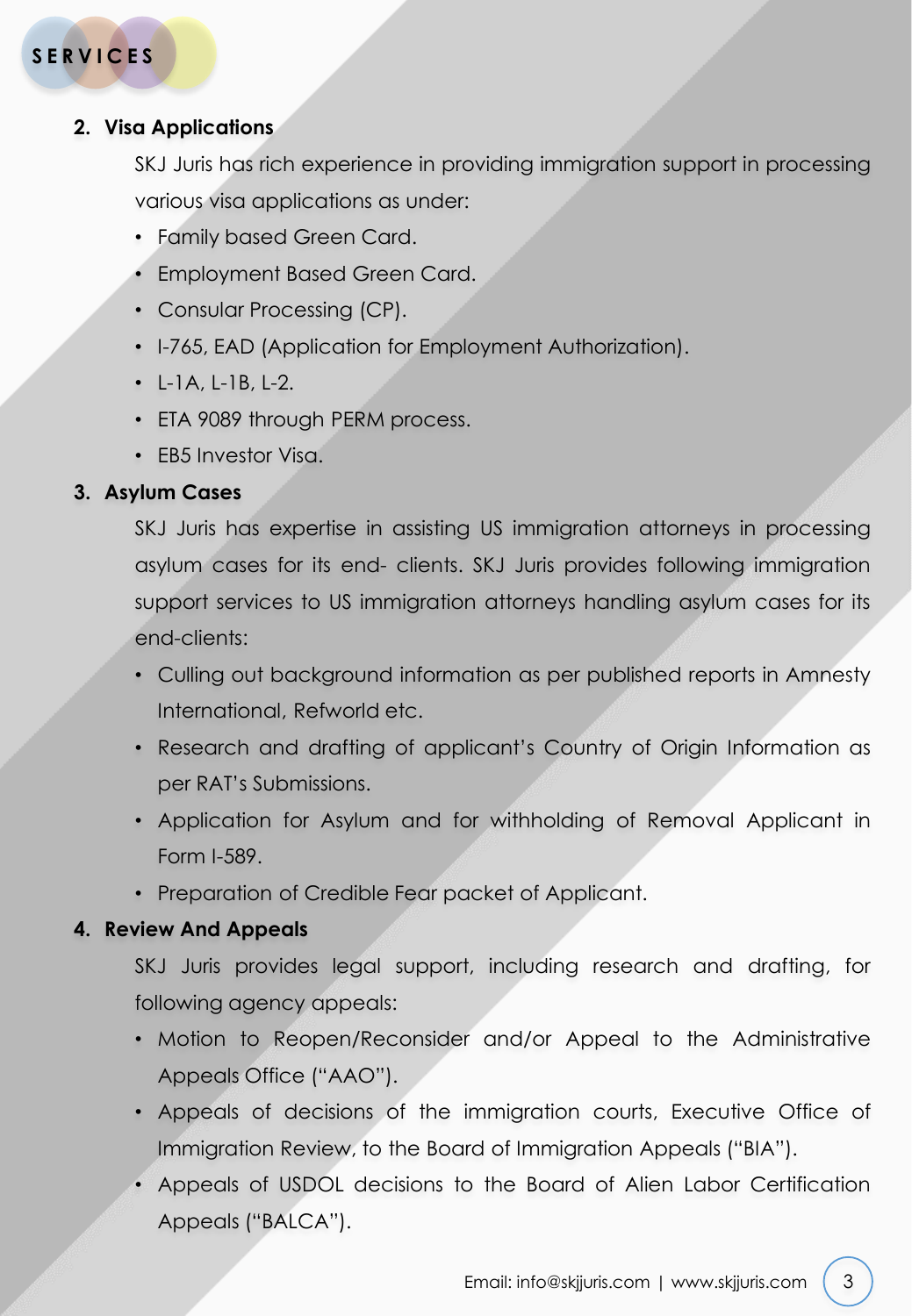# **SERVICES**

SKJ Juris provides following legal support services pertaining to Petition for Writs:

- Complaint for Mandamus.
- Petition for Writ of Habeas Corpus.
- Petition for Bivens Action.
- Actions under the Federal Tort Claims Act.

SKJ Juris provides following legal support services pertaining to the drafting of complaints and related motions:

- Complaints under the Administrative Procedures Act.
- Complaints for declaratory judgment.
- Complaints for declaratory judgment and injunctive relief.
- Memoranda of law in opposition to defendant's motion to dismiss.
- Motions to compel production.
- Plaintiff's motions for summary judgment.
- Plaintiff's requests for admission.

SKJ Juris provides following legal support services pertaining to review petitions:

- Petition for review of hearing on naturalization before the District Court under 8 U.S.C. §1421(c), and § 1447(b).
- Petition for review before U.S. Circuit Courts of BIA decisions.

# **C. Lease Abstraction**

#### **1. Full Lease Abstraction**

Summarizing leases into different fields including financial, business and legal information.

#### **2. Financial Lease abstraction**

Reviewing of leases for financial purpose only with a view to identify and verify expenses, calculate the total expense and outline the exact share of responsibility as per pro-rata basis.

#### **3. Custom Lease Abstraction**

Summarizing leases into different fields as may be customized and required by the client to be selected from a spreadsheet enlisting exhaustive list of fields.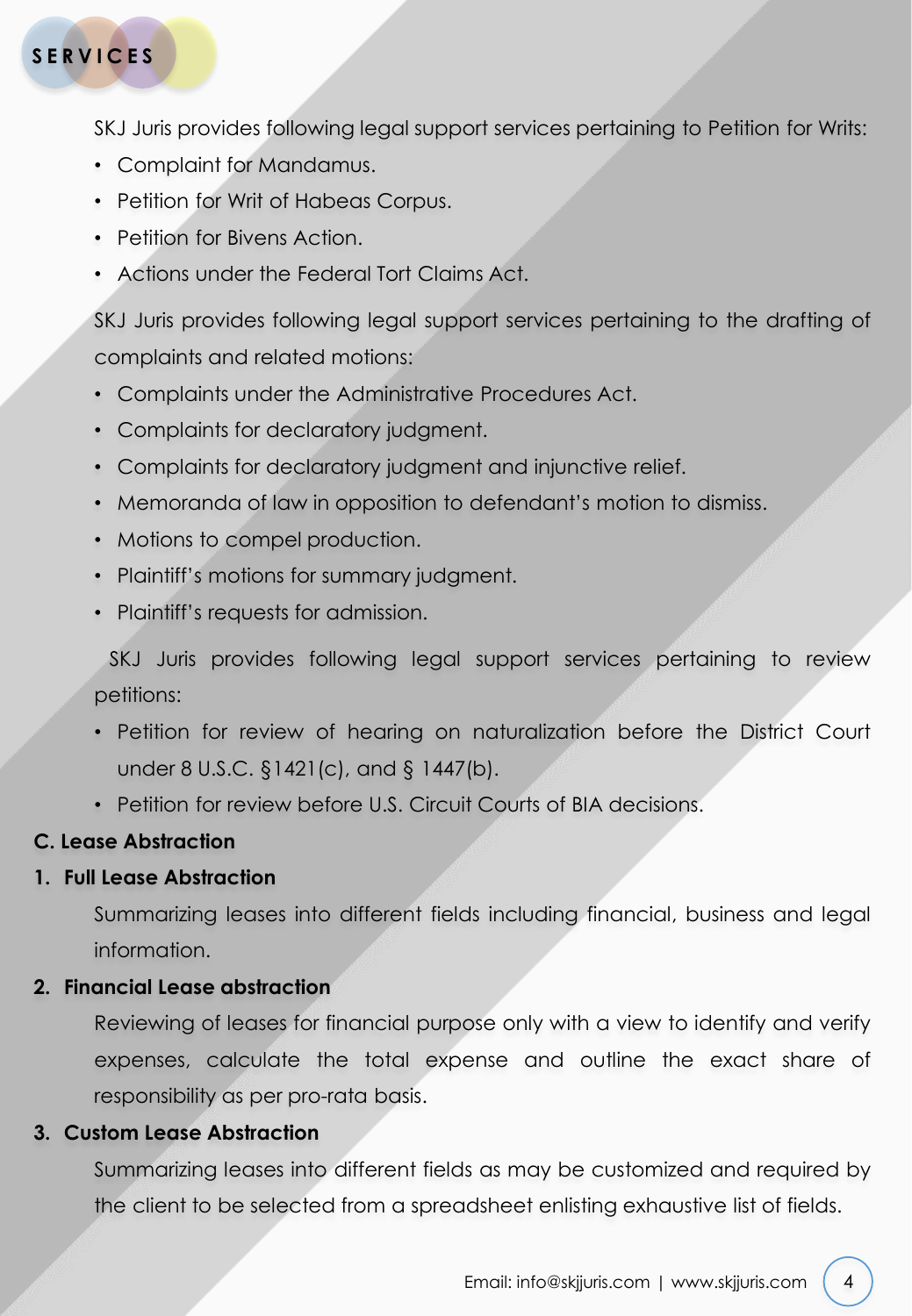## **D. Contract Abstraction**

Contract abstraction comprises of summarizing critical information such as important dates, consideration, jurisdiction, indemnity, and other pertinent information from hard or soft copies of the contracts to give a concise view of contracts. Contract abstraction helps the companies to effectively manage all their contracts, efficiently handle their compliance and meet all the statutory and contractual deadlines.

Our dedicated team of expert lawyers includes abstractors, quality checkers, project manager as well as supervisors to abstract, review and deliver end-to-end highly accurate abstracts to the clients.

#### **Purpose**

The purpose of abstracting contracts is to assist business managers of the Company in efficiently handling volume of contracts without perusal of each contract time and again. It further helps in keeping track of important dates and events that are agreed in each contract with the other party.

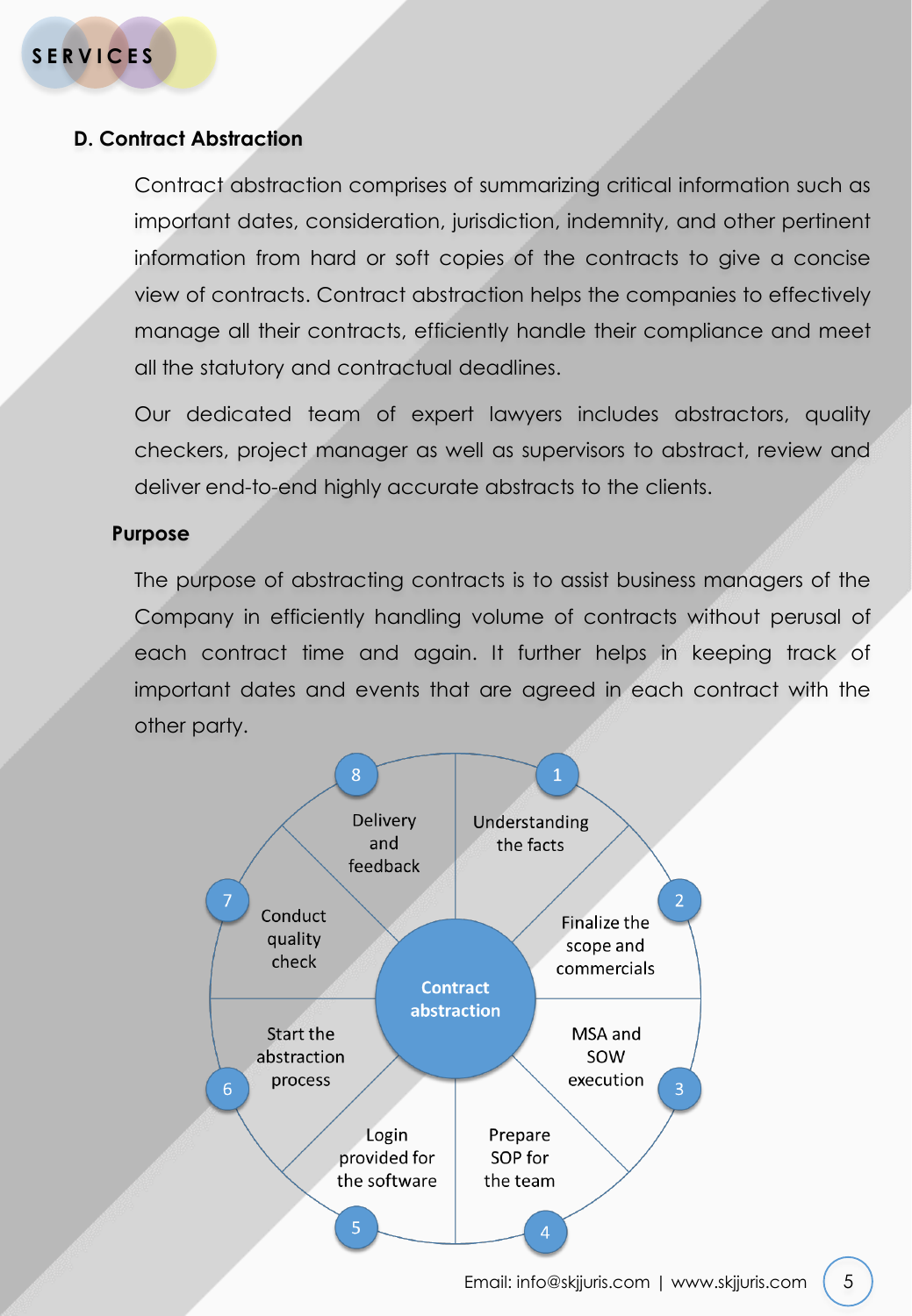# **Our affiliates**

#### **McCabe Law Global, LLP**

McCabe Law Global is a legal process outsourcing LLP with a world-wide reach, having offices in New York, Los Angeles, London, Belfast, Dublin and Pune, India. For more details, please

Visit: www.mccabelawglobal.com

#### **Appleton Business Development, LLC**

Appleton Business Development, LLC is a Chicago, Illinois, based boutique firm which serves the legal, medical and energy sectors in creating innovative solutions and expertly drafting business development plans. For more details, please visit: www.appletonbusinessdevelopment.com

#### **Jonathan Lea Network**

The Jonathan Lea Network is an international business content platform and community. The Network is law oriented, but also mixed with general business, finance, marketing and political information and commentary. The site acts as an open blogging platform and business services agency, while it has the intention to grow the free resources section, principally in the form of document downloads and open discussion forums. The blog supports entrepreneurship, supply side economics and small government in order to build strong societies and foster international peace and prosperity. For more details, please visit; www.jonathanlea.net.

#### **Codism, LLC**

CODISM is a global technology and business services consulting firm specializing in Web Design and Development, Online marketing and IT Consulting Services to commercial and government customers. Codism also provide Staffing and endto-end Consulting Services in areas of Implementations and Roll Outs, Strategic Counselling, Support and Maintenance, Instance Consolidation, for large and medium-sized companies. For more details, please visit; www.codism.io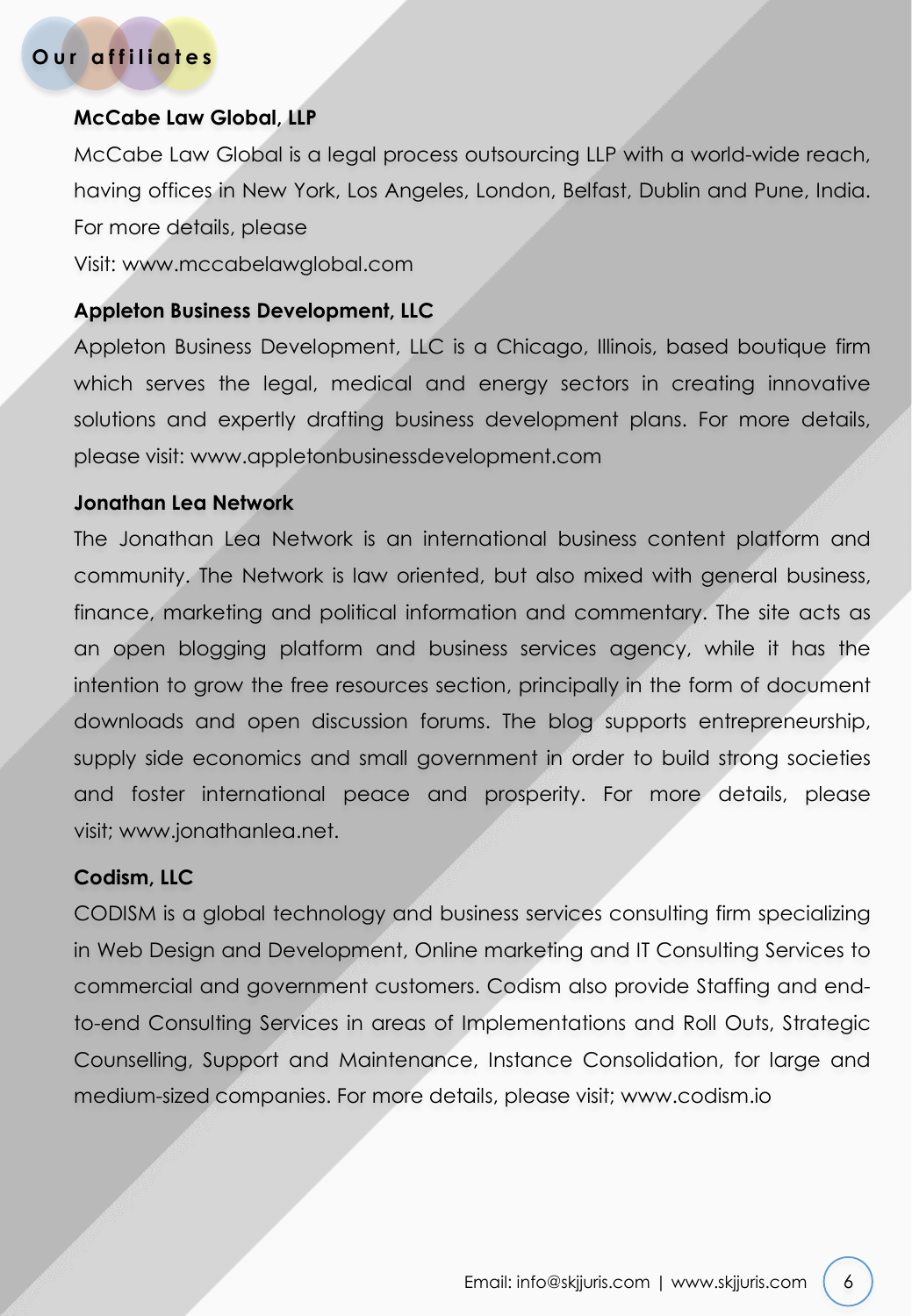# **Human resources**

SKJ Juris hires Indian lawyers and other professional from leading Indian law schools and other institutions. The recruitment procedure of SKJ Juris is as under:

# **A. Recruitment procedure**

- Recruitment is proactively based on forecasted requirements.
- Recruitment made through robust database and campus recruitments and placement agencies.
- Shortlisted candidates are further screened via a telephonic interview, conducted by the HR department.
- Further shortlisted candidates are brought in for a written aptitude test.
- Further screened candidates undergo two rounds of personal interviews with HR and Operations Head.
- A selected candidate is referred to a background screening company.
- Appointment letter is handed over.

Once a lawyer is recruited, SKJ Juris provides rigorous training to him/her before selecting for a project. The training procedure of SKJ Juris is as under:

## **B. Training Procedure**

- SKJ Juris has developed in-house training modules.
- Each appointee undergoes 30 days / 45 days rigorous induction training program.
- Training program includes:
- Soft skills.
- Computer skills.
- Legal writing.
- Introduction to U.S. legal system.
- Litigation document coding and review.
- Legal research.
- Case summarization.
- Lease abstraction.
- Training on quality theory and client processes.
- Contract drafting.
- Security compliances.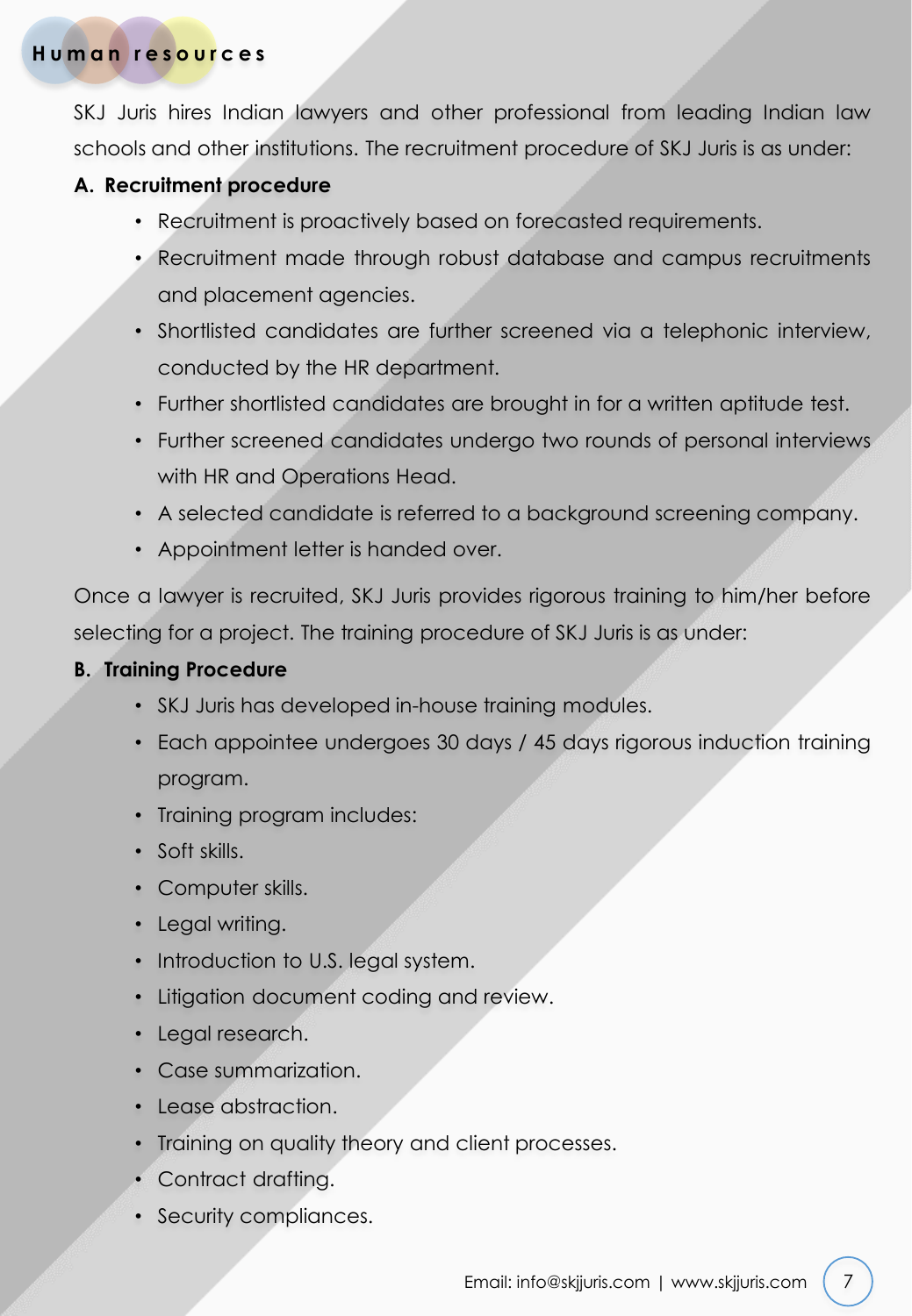# **Security Measures**

# **A. IT security**

## **1. Infrastructure**

- Dedicated servers.
- High speed lease line connectivity.
- PCs with latest processing software.
- PCs are connected in LAN.
- Internal Processes are automated.
- Having a capacity of 55 workstations. It can be expanded to 100 workstations.
- State-of-the-art conference room with a seating capacity of 10 persons.

# **2. Data security**

- Server:
	- o 24/7 up dedicated server for data, FTP and web application.
	- o Centralized Data management and user access rights.
	- o Centralized patch and antivirus management.
	- o Centralized user and key management, logging and auditing.
	- o Server room access policy.
- Desktop
	- o Password policy.
	- o The users are provided unique logins and password.
	- o Deactivation of ports (hardware, service, and network) and drives.
	- o Operating system and database level hardening.
- Isolated and dedicated network:
	- o Centralized and segregated network.
	- o Activity-wise segregation of desktops in logical domains.

## **3. ILL with back-up:**

- Primary internet lease line 10 MBPS (Service provider 1).
- Backup internet lease line 5 MBPS (Service provider 2).